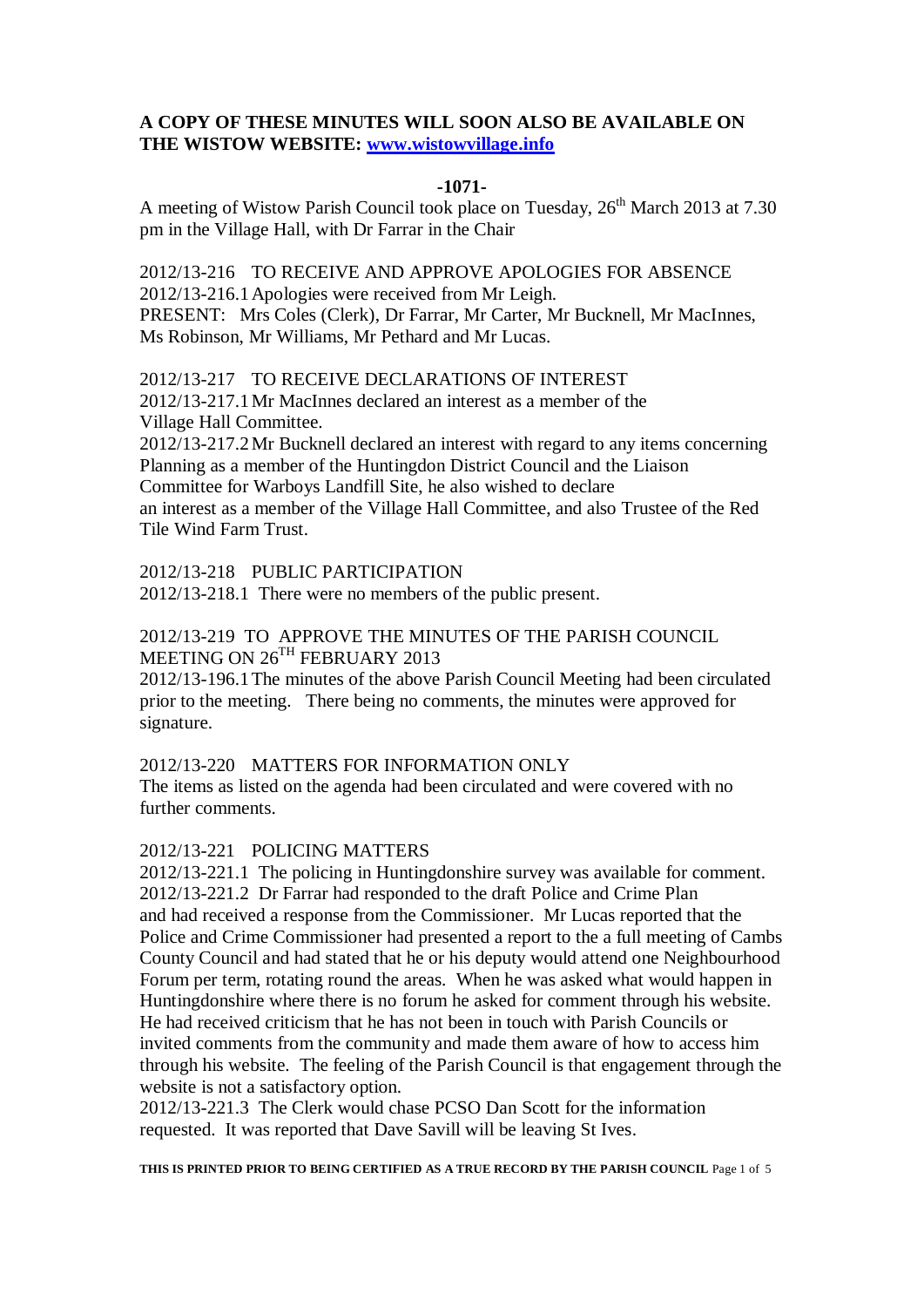# 2012/13-222 REPORTS FROM COUNTY AND DISTRICT COUNCILLORS

2012/13-222.1 Mr Lucas confirmed that Sgt Dave Savill will be leaving St Ives and that he had sent an email to the Chief Constable praising Sgt Savill's work in the area. He also reminded us of the Community Transport fund. This will be his last meeting as he is standing down at the County elections in May and he was disappointed that none of the candidates had attended the meeting to introduce themselves. He said he had enjoyed working with the Parish Council and he had issued a letter to go into the local magazines. Dr Farrar thanked Mr Lucas and said that he had worked hard on our behalf and he will be missed, a hard act to follow.

2012/13-222.2 Mr Bucknell reported that the local Census had been released and he would circulate the results. Council tax notification letters and letters advising where benefits have been cancelled have been sent out. The new bin collection schedule was working well with very few problems. The change in rules on under occupation in Council homes is expected to have a big effect. HDC are employing many money saving methods, including generating their own electricity, saving on postage, beating fraud, and reducing postal costs are some.

2012/13-222.3 Mr Pethard reported that the Overview and scrutiny panel had received a presentation from Hinchingbrooke hospital, the main point of which was that they do not expect to break even this year.. He pointed out that these are open meetings which presently are poorly attended by the public. The lack of publicity is being addressed.

2012/13-223 FINANCE

a) to approve the financial statement

2012/13-223.1As this had been circulated to Councillors present

prior to the meeting, and there were no further comments, it was unanimously confirmed as a true record.

New charges for payroll of £5 per month when no payment is made and £15 per month for quarterly payments, plus VAT, were approved.

b) to approve payments of outstanding amounts

2012/13-223.2 The payments listed were formally approved and the cheques duly signed

| Mrs P Coles – March salary (rates as per minute no. 8e |          |
|--------------------------------------------------------|----------|
| of the meeting dated the $15/12/09$ now paid quarterly | £ 266.24 |
| Douglas Tonks quarterly payment                        | £520.63  |
| Parrot Print, Warbler                                  | £ 45.00  |
| Cambridge Water, standpipe charge                      | £ 15.16  |
| Ray Burton hedgecutting                                | £585.00  |
| (this includes £40 for clearing left off bill)         |          |

#### 2012/13-224 CORRESPONDENCE

2012/13-224.1 Ms Robinson would attend the Flood Forum on  $22<sup>nd</sup>$  May. 2012/13-224.2 Cambridge Acre had advised that they would no longer be able to

carry out advisory visits without making a charge. As we had a 3 year membership the Clerk had challenged the change but funding has been stopped.

**THIS IS PRINTED PRIOR TO BEING CERTIFIED AS A TRUE RECORD BY THE PARISH COUNCIL** Page 2 of 5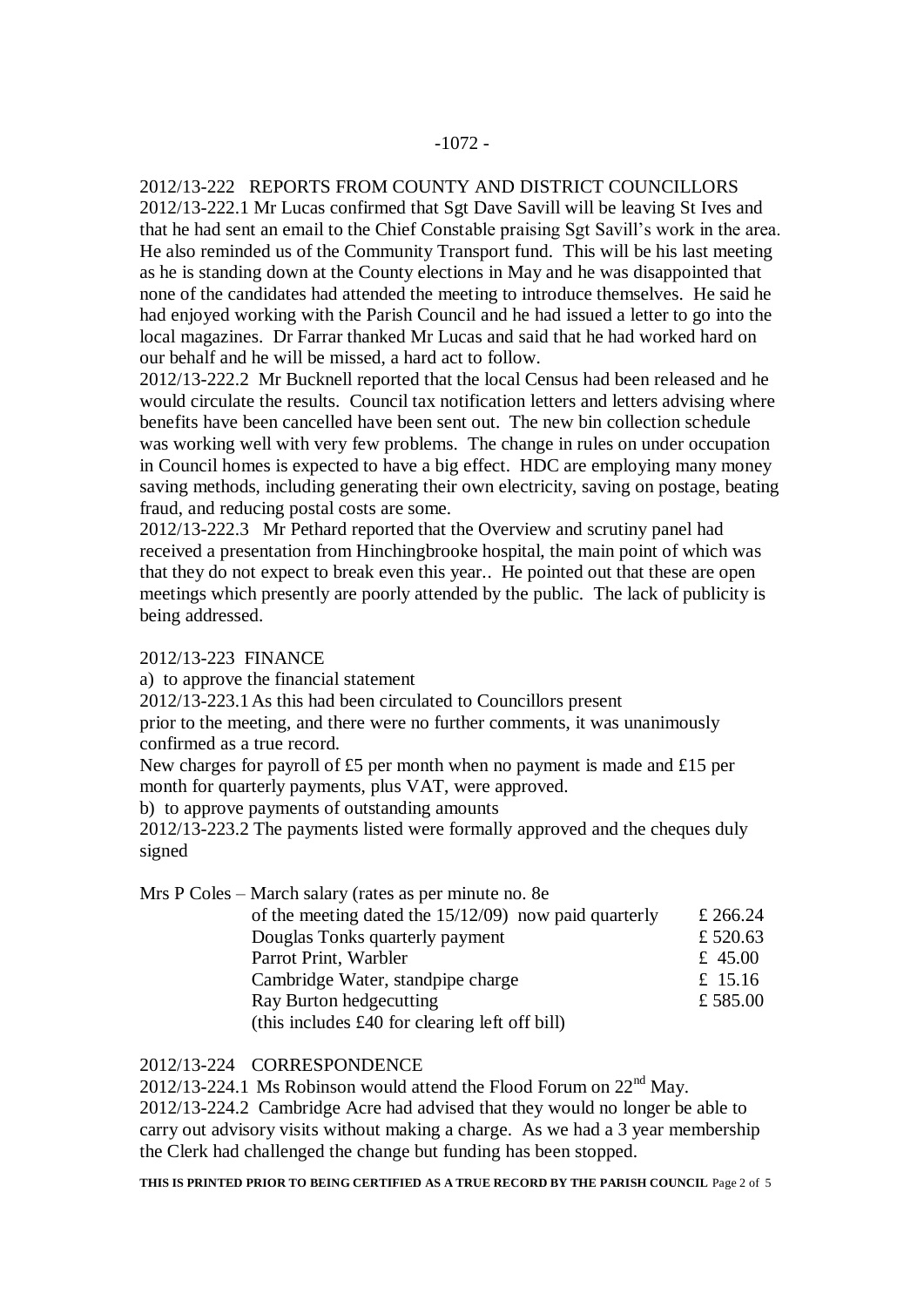2012/13-224.3 The resignation of the Chief Executive of NALC was noted. 2012/13-224.4 As the resident who mentioned the hedge at Rooks Grove Farm wished to remain anonymous, it was decided that Mr Carter would call in and point out where the brambles overgrow the foot path.

2012/13-225 TO CONSIDER ANY PLANNING APPLICATIONS RECEIVED 2012/13-225.1 None received.

2012/13-226 HIGHWAY WARDEN SCHEME/ROAD TRAFFIC ISSUES 2012/13-226.1 Following Ms Robinson's meeting with Tony King from Highways she could report that all ditches are the responsibility of the land owner and any clearing would be their responsibility.

2012/13-226.2 The debris on the verges at the entrance to the village could be moved by Highways off their land onto the landowners at the landowners charge. An effort would be made to find out who had cleared the ditches and ask them to remove it. 2012/13-226.3 Mr King had asked the owner of Treyarnon to remove the fencing stored on the Green.

2012/13-226.4 Mr King had informed Ms Robinson that Highways budgets had been cut by 50% for the next financial year which will make things very difficult. Further work is planned on the road to Broughton, there will be more patching and then a topcoat. He looked at Harris Lane and could only support the view that the problems have arisen due to the ditches being blocked to provide vehicular access.

#### 2012/13-227 UPDATE ON PLAYGROUND

2012/13-227.1 Mr Bucknell had sourced the correct gravel at £128 for 875kg and it will need to be whacked down. The weeds will need to be killed on the path and Mr McInnes will organise this. A budget of £350 was allocated and work can proceed within this limit. Any work would be carried out after the Easter holidays. 2012/13-227.2 Risk assessment sheets were not forthcoming for January and February, Dr Farrar explained that these must be done for insurance. Ms Robinson's inspection had been held up due to the weather and would be done as soon as possible.

2012/13-227.3 Hedgecutting had been completed and brambles removed. 2012/13-227.4 The deed of dedication was being dealt with by HDC legal.

## 2012/13-228 CODE OF CONDUCT

2012/13-228.1 Certificates from the training session were handed out. 2012/13-228.1 Declaration of Interest forms were now published and Dr Farrar had

put a link on our website.

### 2012/13-229 PREPARATION FOR ANNUAL OPEN MEETING

 $2012/13-229.1$  The Annual Open Meeting will be held on  $30<sup>th</sup>$  April and reports were allocated as follows:

Dr Farrar, Chairman's report, Financial and Allotments, Mr Carter, Countryside and Parish Plan, Ms Robinson, Highways, Mr MacInnes, Litter and Village Hall and Mr Bucknell, Playground.

**THIS IS PRINTED PRIOR TO BEING CERTIFIED AS A TRUE RECORD BY THE PARISH COUNCIL** Page 3 of 5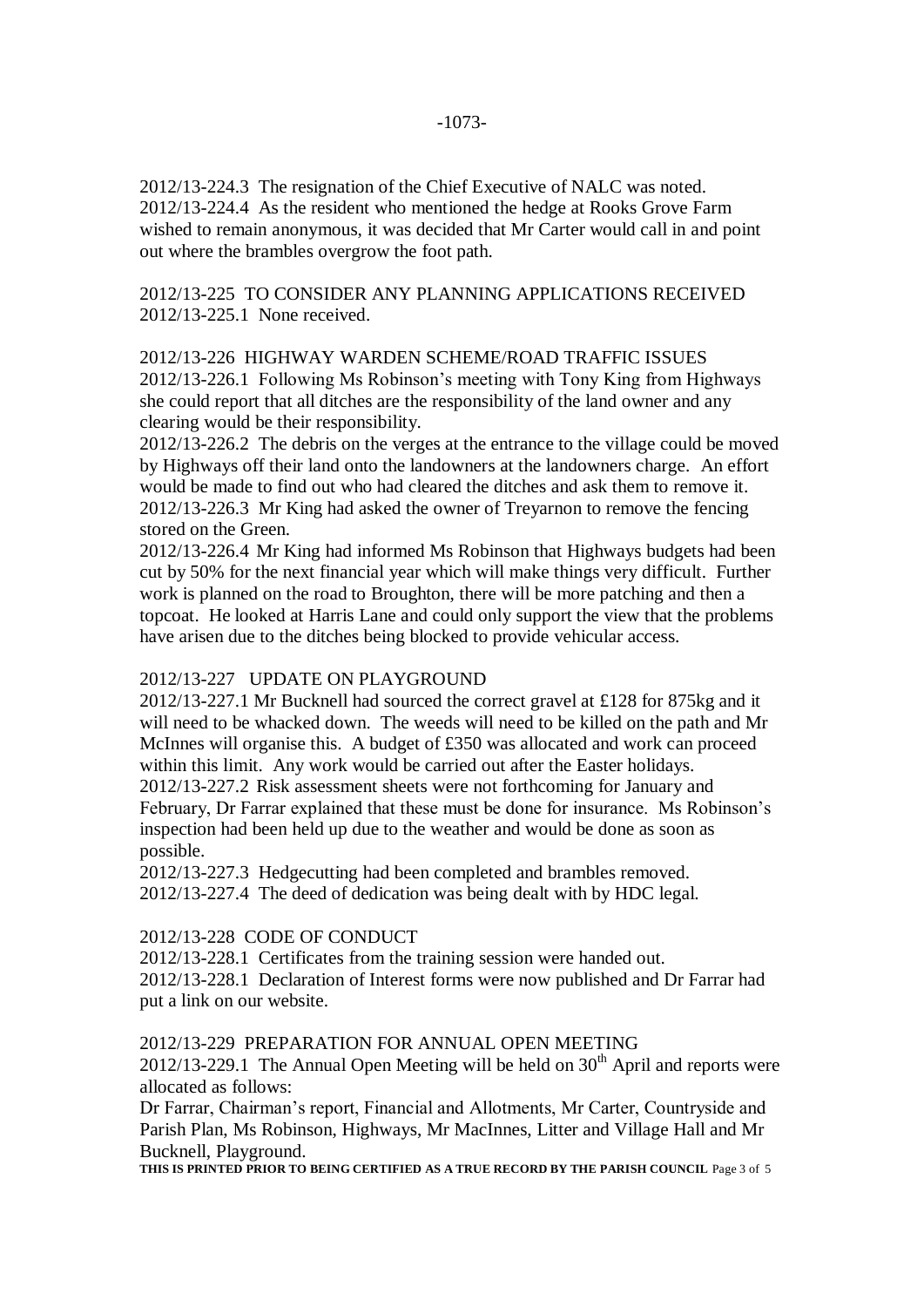# 2012/13-230 HEDGE AND GRASS CUTTING ARRANGEMENTS

2012/13-223.1 The allotments hedges and the playground had been cut and we were waiting for a quote to clear the ditch in front of the allotments. Mr Lane from Harris Lane had approached Mr Williams stating that the hedges should not have been cut after the end of February. The Clerk had been aware of cutting restrictions and had bee advised prior to the cut that guidelines state that cutting should be avoided after the end of February but that the area can be inspected prior to cutting and if found to be clear of nesting birds the work can proceed.

## 2012/13-231 FLOODING IN HARRIS LANE

2012/13-231.1 There is nothing further to add as it is clear that the problems are the responsibility of the homeowners.

2012/13-231.2 Mr Williams had been informed that a resident in Harris Lane had seen sewage in the ditches, and had reported a smell from the drains in the Harris Lane/Oaklands Avenue area. This would be looked into and reported by the Clerk.

### 2012/13-232 BUS SHELTER

2012/13-232.1 The Clerk had been advised that in order to obtain quotations drawings and the advice of the Planning department should be obtained. Mr Bucknell agreed to take this on.

## 2012/13-233 PARISH PLAN ACTION PLAN WORKING PARTIES FEEDBACK AND UPDATE

a) Litter – Mr MacInnes – Tyres, UPVc window frames etc are in the ditches on the Raveley bends, it was agreed that if necessary, when the ditch is cleared, the Parish Council will pay for disposal.

b) Countryside – Mr Carter Due to snow, nothing to report.

c) Village Hall – Mr MacInnes The Poker Night had been a great success again and raised approximately £400. Mr Bucknell reported that Katie Andrews from Conservation had visited the hall with reference to change of use.

d) Parish Plan Review – Dr Farrar, Mr Carter, Mr Bucknell and Ms Robinson. Dr Farrar and Mr Carter had still to produce a leaflet.

### 2012/13-234 ITEMS FOR WISTOW WARBLER AND WEB SITE

2012/13-234.1The Warbler had been circulated. Mr Lucas had circulated his farewell letter and there was information on choices in social care and direct payments.

### 2012/13-235 MONTHLY AUDIT – NOMINEE FOR NEXT MEETING

2012/13-235.1In Mr Leigh's absence Ms Robinson was our auditor, Mr Leigh will be postponed until next month.

**THIS IS PRINTED PRIOR TO BEING CERTIFIED AS A TRUE RECORD BY THE PARISH COUNCIL** Page 4 of 5